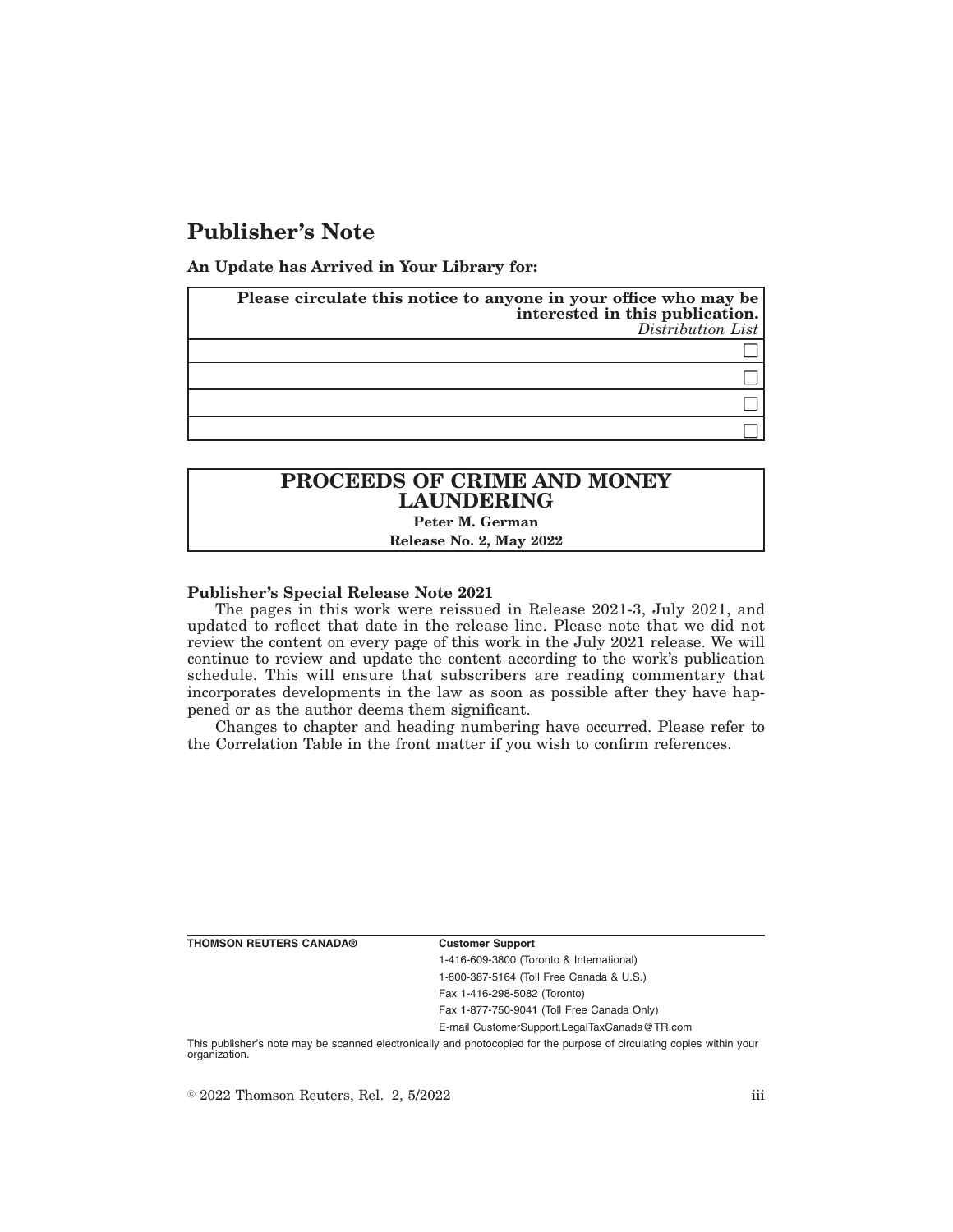This practical guide comprehensively and clearly describes the law and legislative framework relating to the forfeiture of the proceeds of crime. Money laundering, terrorist financing, special search warrants, restraint orders, forfeitures after conviction and without conviction, tracing, the review and expiry of warrants and orders, the use of income tax information, the requirement to keep records, and international co-operation are among the important topics addressed.

### **What's New in this Release**

This release features the eighth Annual Survey of Developments in Proceeds of Crime, Money Laundering and Civil Forfeiture, a review of developments in Canada's law respecting proceeds of crime, money laundering, and civil forfeiture which overviews statutory changes and provides a representative sample of cases decided in courts across Canada during 2021.

### **Highlights**

- E **Annual Survey of Developments in Proceeds of Crime, Money Laundering and Civil Forfeiture, 2021 — Introduction —** There are typically few statutory amendments to Part XII.2 of the *Criminal Code*, as most provisions have already been interpreted and appear to fulfill the purpose for which they were created by Parliament. However, what began in 1989 as a relatively narrow field of law continues to expand exponentially with money laundering and provincial civil forfeiture laws. During the past year, the Commission of Inquiry into Money Laundering in British Columbia (the Cullen Commission) continued its work, entering upon a wide-ranging exploration of the issue in various segments of society, including a retrospective analysis of money laundering in British Columbia's casino industry, and an attempt to quantify money laundering. Its work follows upon various reports into the matter. The Commission's Interim Report was issued in November 2020, with a final report expected in mid-2022.
- E **Annual Survey of Developments in Proceeds of Crime, Money Laundering and Civil Forfeiture, 2021 — Money Laundering —** Despite the three stages of money laundering being widely accepted and fundamental to an understanding of this area of law, it is doubtful that a court will take judicial notice of them, thereby necessitating expert evidence. The applicant contested a finding by the Minister's delegate that he was inadmissible to Canada for engaging in money laundering. The CBSA inadmissibility report provided "red flags" of money laundering, including transferring large sums of money, and purchasing real estate, allegedly as part of the integration stage of money laundering. The Federal Court could not discern from the evidence "how transferring money or purchasing a home constitute integration". This contributed to the court finding the inadmissibility decision to be unreasonable: *Zhang v. Canada (Public Safety and Emergency Preparedness)*, 2021 FC 746, 2021 CarswellNat 5432, 2021 CarswellNat 2743.